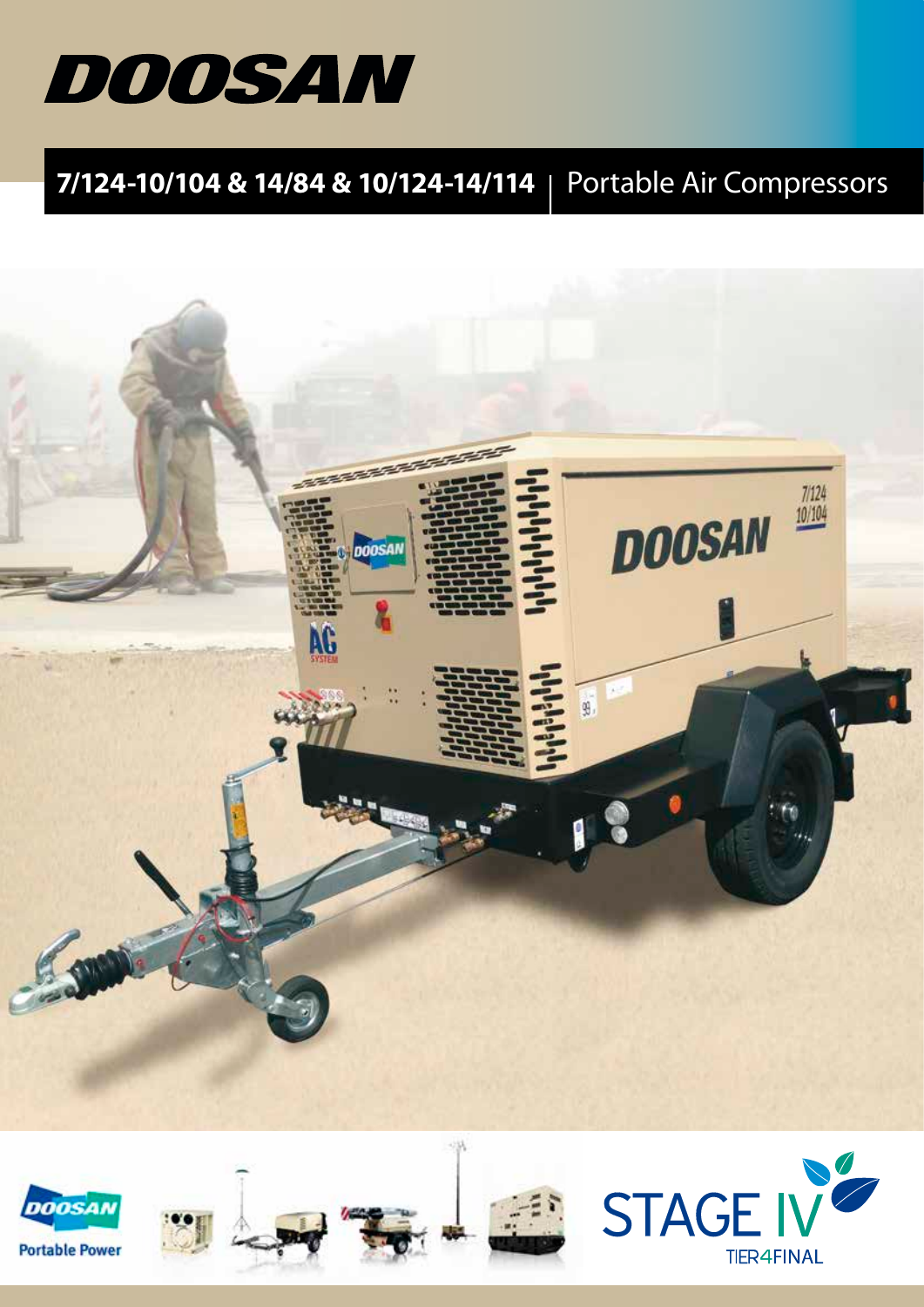## **Built Smarter**

At Doosan Portable Power we know how important it is to have the right product to fit your changing needs.

Doosan introduces Stage IV compliant engines and expands the range of Dual-Mode machines. These models now offer the widest scope of air flow / pressure combinations on the market with "two in one" operational flexibility. High flow with 7 or 10 bar pressure options and two 14 bar options meet the needs of a variety of applications, all from the same platform.

For those in-between needs, the traditional option of dual pressure switch (reduction) is also available.

| <b>Model</b>                                                            | 7/124-10/104                                       | 14/84                                              | 10/124-14/114                                      |
|-------------------------------------------------------------------------|----------------------------------------------------|----------------------------------------------------|----------------------------------------------------|
| Compressor                                                              |                                                    |                                                    |                                                    |
| Free air delivery – $m^3$ /min (cfm)                                    | 12.0 (425) - 10.6 (375)                            | 8.3(293)                                           | 12.0 (425) - 11.3 (400)                            |
| Rated operating pressure - bar (psig)                                   | 7 (100) - 10.3 (150)                               | 13.8 (200)                                         | 10.3 (150) - 13.8 (200)                            |
| <b>Internal settings</b>                                                |                                                    |                                                    |                                                    |
| Maximum system pressure - bar (psi)                                     | $8.6(125) - 12.1(175)$                             | 15.5(225)                                          | 12.1 (175) - 15.5 (225)                            |
| Safety valve setting - bar (psi)                                        | 14 (200)                                           | 17 (250)                                           | 17 (250)                                           |
| <b>Engine</b>                                                           |                                                    |                                                    |                                                    |
| Make / model                                                            | Cummins QSB 4.5                                    | Cummins QSB 4.5                                    | Cummins QSB 4.5                                    |
| <b>Emissions Tier level</b>                                             | Stage IV                                           | Stage IV                                           | Stage IV                                           |
| Number of cylinders                                                     | $\overline{4}$                                     | $\overline{4}$                                     | $\overline{4}$                                     |
| Full load speed - rpm                                                   | 2200 - 1950                                        | 2100                                               | 2350 - 2100                                        |
| Power - kW (HP)                                                         | 97 (130)                                           | 97(130)                                            | 122 (163)                                          |
| Electrical - volts                                                      | 24                                                 | 24                                                 | 24                                                 |
| Cooling                                                                 | Water                                              | Water                                              | Water                                              |
| Fuel tank capacity - litres                                             | 239                                                | 239                                                | 239                                                |
| DEF tank capacity - litres                                              | 19                                                 | 19                                                 | 19                                                 |
| Air outlets - BSPT                                                      | $1 \times 1\frac{1}{4}$ , $3 \times \frac{3}{4}$ " | $1 \times 1\frac{1}{4}$ , $3 \times \frac{3}{4}$ " | $1 \times 1\frac{1}{4}$ , $3 \times \frac{3}{4}$ " |
| Dimensions with running gear                                            |                                                    |                                                    |                                                    |
| <b>Tyre Size</b>                                                        | 225/75 R16                                         | 225/75 R16                                         | 225/75 R16                                         |
| Number of wheels                                                        | $\overline{2}$                                     | 2                                                  | $\overline{2}$                                     |
| <b>Sound Level Data</b>                                                 |                                                    |                                                    |                                                    |
| Fully compliant to Outdoor Noise Directive 2000/14/EC - L <sub>wa</sub> | 99                                                 | 99                                                 | 99                                                 |
| Sound pressure @ 10 m radius - dB(A)                                    | 71                                                 | 71                                                 | 71                                                 |
| Dimensions (with running gear)                                          |                                                    |                                                    |                                                    |
| Overall length with fixed towbar - mm                                   | 4060                                               | 4060                                               | 4060                                               |
| Overall length adjustable towbar - mm                                   | 4220 - 4445                                        | 4220 - 4445                                        | 4220 - 4445                                        |
| Overall width - mm                                                      | 1985                                               | 1985                                               | 1985                                               |
| Height - mm                                                             | 1830                                               | 1830                                               | 1830                                               |
| Ground clearance - mm                                                   | 250                                                | 250                                                | 250                                                |
| Weight (net) fixed / adj towbar - kg                                    | 2240 / 2310                                        | 2240 / 2310                                        | 2240 / 2310                                        |
| Weight (working) fixed / adjustable towbar - kg                         | 2460 / 2530                                        | 2460 / 2530                                        | 2460 / 2530                                        |
| Dimensions (without running gear)                                       |                                                    |                                                    |                                                    |
| Overall length - mm                                                     | 2760                                               | 2760                                               | 2760                                               |
| Overall width - mm                                                      | 1540                                               | 1540                                               | 1540                                               |
| Height - mm                                                             | 1537                                               | 1537                                               | 1537                                               |
| Weight (net) - kg                                                       | 2150                                               | 2150                                               | 2150                                               |
| Weight (working) - kg                                                   | 2370                                               | 2370                                               | 2370                                               |

### **Stage IV compliant engines using EGR, DOC and SCR (DEF)**

Doosan Portable Power utilise the very latest engine technologies to meet the most stringent Emissions requirements so far.

Exhaust Gas Recirculation (EGR) combined with the Diesel Oxidisation Catalyst (DOC) reduces Nitrogen Oxide, Carbon Monoxide, Hydrocarbons and particulates. The introduction of regenerative Selective Catalytic Reduction (SCR) with urea injection (DEF / AdBlue) & particulate filter, further converts NOx, to harmless water and carbon dioxide and removes particulates.

These engines, accompanied by efficiencies in air production & cooling and with the addition of responsible design innovations, represent the Doosan drive towards a cleaner environment for all.



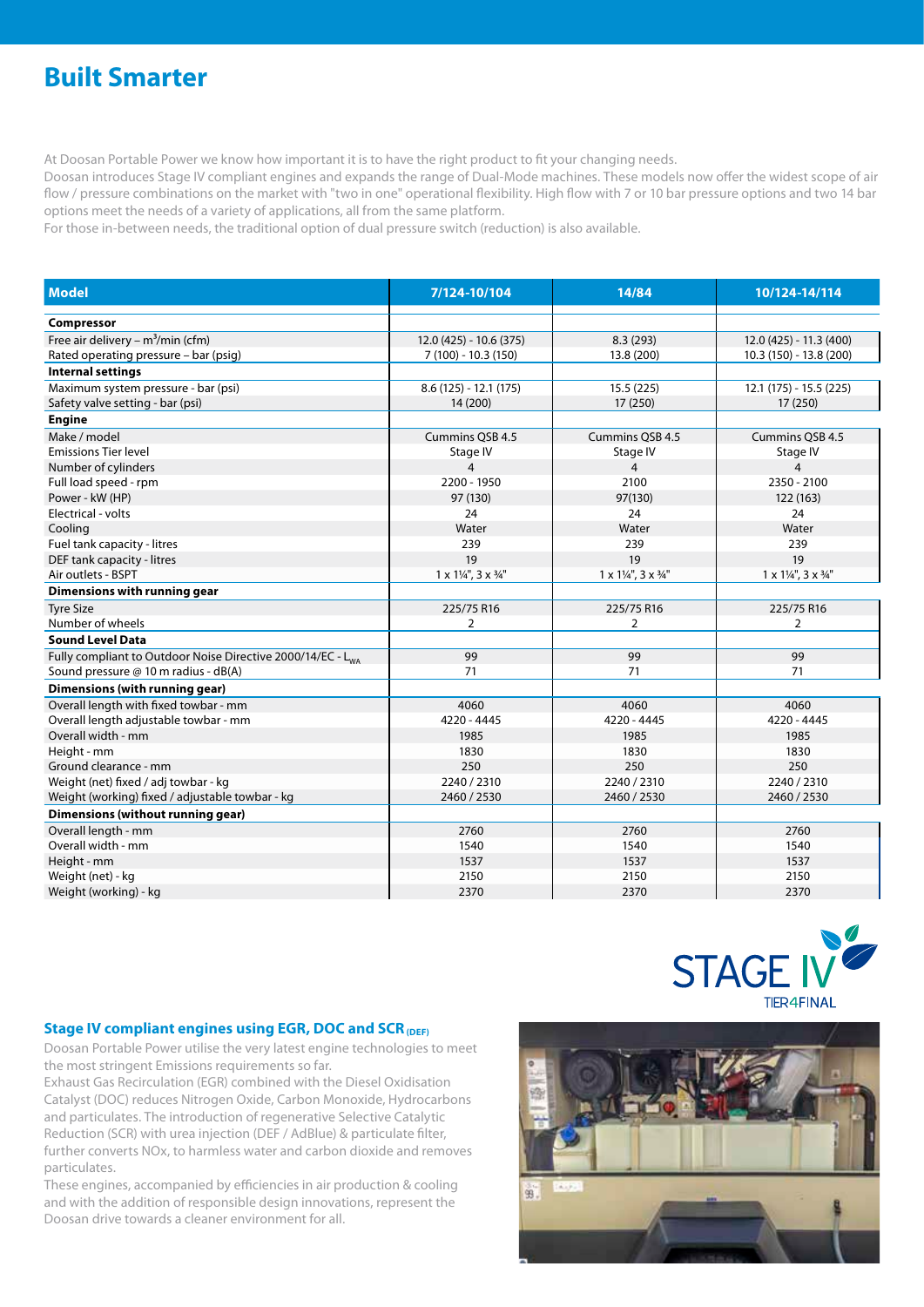## **You Asked, We Delivered**

At Doosan Portable Power we know how important it is to get all your machines information quickly and easily. That's why we have redesigned our full gauge control panel to suit your needs.

### **Full Gauge Panel Features**

 Our MidPort allows the user to see selected engine and airend temperatures and pressure as well as features such as percent fan speed and engine load.

**2** The MidPort has 3 lines with up to 11 characters per line. With this feature you can see the code number and a brief description of an alert or fault.

 LED MidPort power control button has a time-out feature to prolong battery life.

 We have concentrated daily operation controls to an 8 button key pad that allows you to start/stop, load, select HI pressure or LO pressure and scroll through the MidPort displays.

**O** Fuel level gauge.

- **O** Pressure gauge.
- **O** Hour meter.
- 8 DEF level gauge.
- <sup>O</sup> Regeneration control.

### **Performance Features**

- Cummins Stage IV engine
- Cleaner environment
- Controlled regeneration
- LED backlit instrument cluster
- Interactive digital display
- Gauge system network
- Hour meter (digital); possible to monitor continuously
- Engine tachometer with display (CAN based)
- Pressure gauge (mechanical)
- Charging system voltage (on display)
- Fuel level indication gauge (CAN based)
- Clutch driven cooling fan
- Thermostatically controlled
- Quieter
- More fuel efficient





#### **Graphics Display**

The graphics display allows access to the machine diagnostics, presenting the following parameters.



The machine is fitted as standard with a bund, protecting the environment by capturing fluid spillage. Contains up to 110% of all on-board fluids and provides drains, centralised to the front panel.